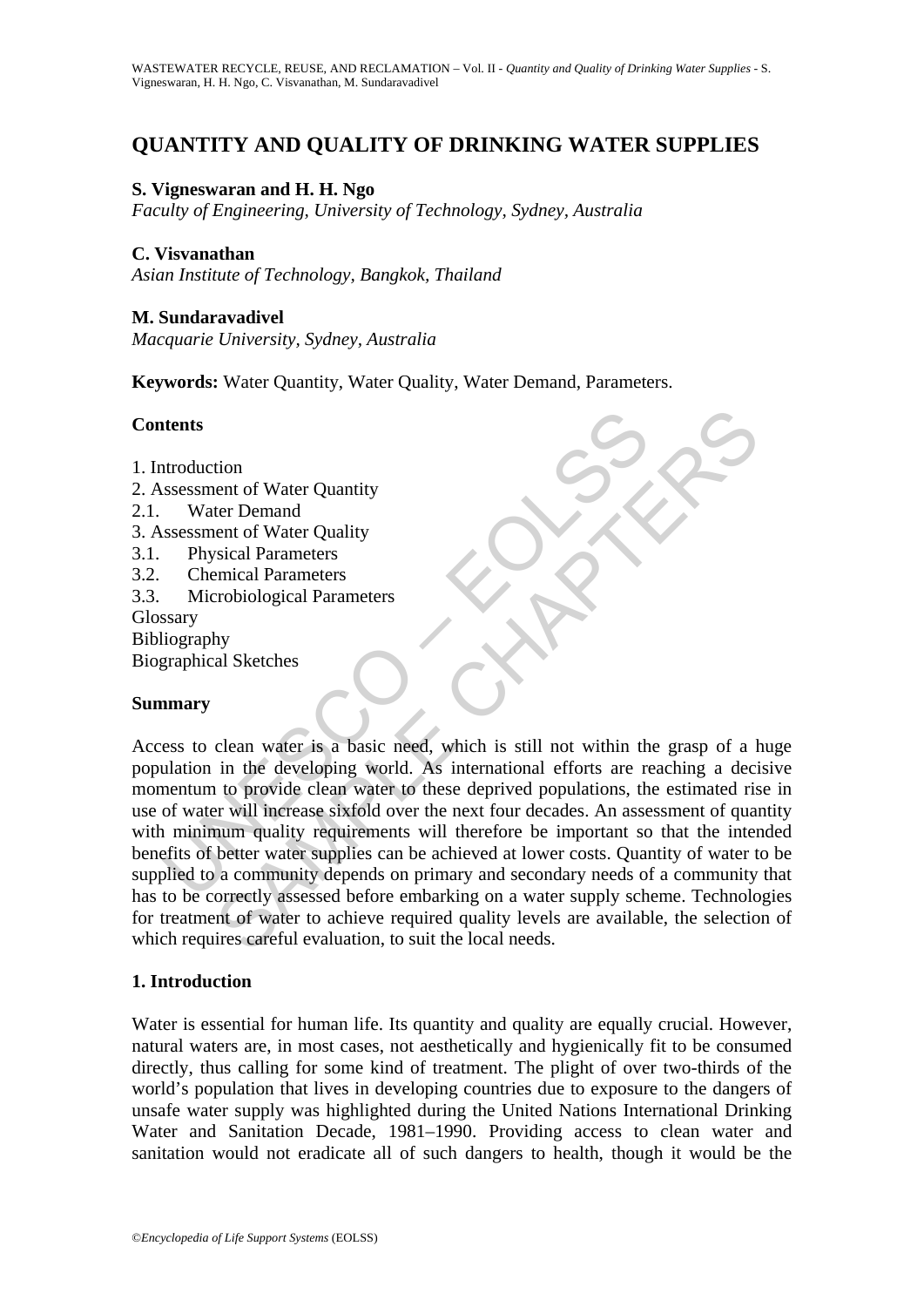single most effective means of alleviating human distress. It has been estimated that domestic water use in developing countries will rise sixfold over the next four decades. Such an increase will demand assessment of quantities of water required and its quality, by different communities, so that safe water can be made available in adequate quantities at reasonable costs. This article describes various factors that are to be considered in assessing quantities of water in schemes for drinking water supply and provides an overview of national and international standards and guidelines on the quality aspects of water used for drinking and other domestic purposes, briefly outlining the treatment technologies to achieve this quality requirement.

# **2. Assessment of Water Quantity**

The basic factors to be considered in the assessment of quantity for a water supply scheme are:

- area and population to be served;
- water demand:
- design period;
- selection of water source
- treatment requirements;
- nature and extent of water transmission and distribution.

# **2.2. Water Demand**

meare:<br>
area and population to be served;<br>
water demand;<br>
water demand;<br>
treatment requirements;<br>
tratament requirements;<br>
anture and extent of water transmission and distribution.<br> **Water Demand**<br>
er consumption is common Contains the contract of the served;<br>
d population to be served;<br>
elemand;<br>
period;<br>
and extent of water ransmission and distribution.<br> **Externand**<br>
assumption is commonly referred as the amount of water taken to<br>
is syste Water consumption is commonly referred as the amount of water taken from distribution systems; however, little of it is actually consumed and most of it is discharged as wastewater. The water demand of a community depends on:

- climate;
- standard of living;
- type of water supply system;
- type and extend of sewerage system used;
- water pricing;
- availability of private supply;
- method of distribution.

| <b>Types of water supply</b>                      | <b>Typical consumption</b><br>(Litres/capita/day) | Range<br>(Litres/capita/day) |
|---------------------------------------------------|---------------------------------------------------|------------------------------|
| 1. Communal standpipe                             | 30                                                | $20 - 50$                    |
| (walking distance $\langle 250 \text{ m} \rangle$ |                                                   |                              |
| 2. Yard connection (tap placed)                   | 40                                                | $20 - 80$                    |
| in house-yard)                                    |                                                   |                              |
| 3. House connection                               |                                                   |                              |
| Single tap                                        | 50                                                | $30 - 60$                    |
| Multiple tap                                      | 150                                               | $70 - 250$                   |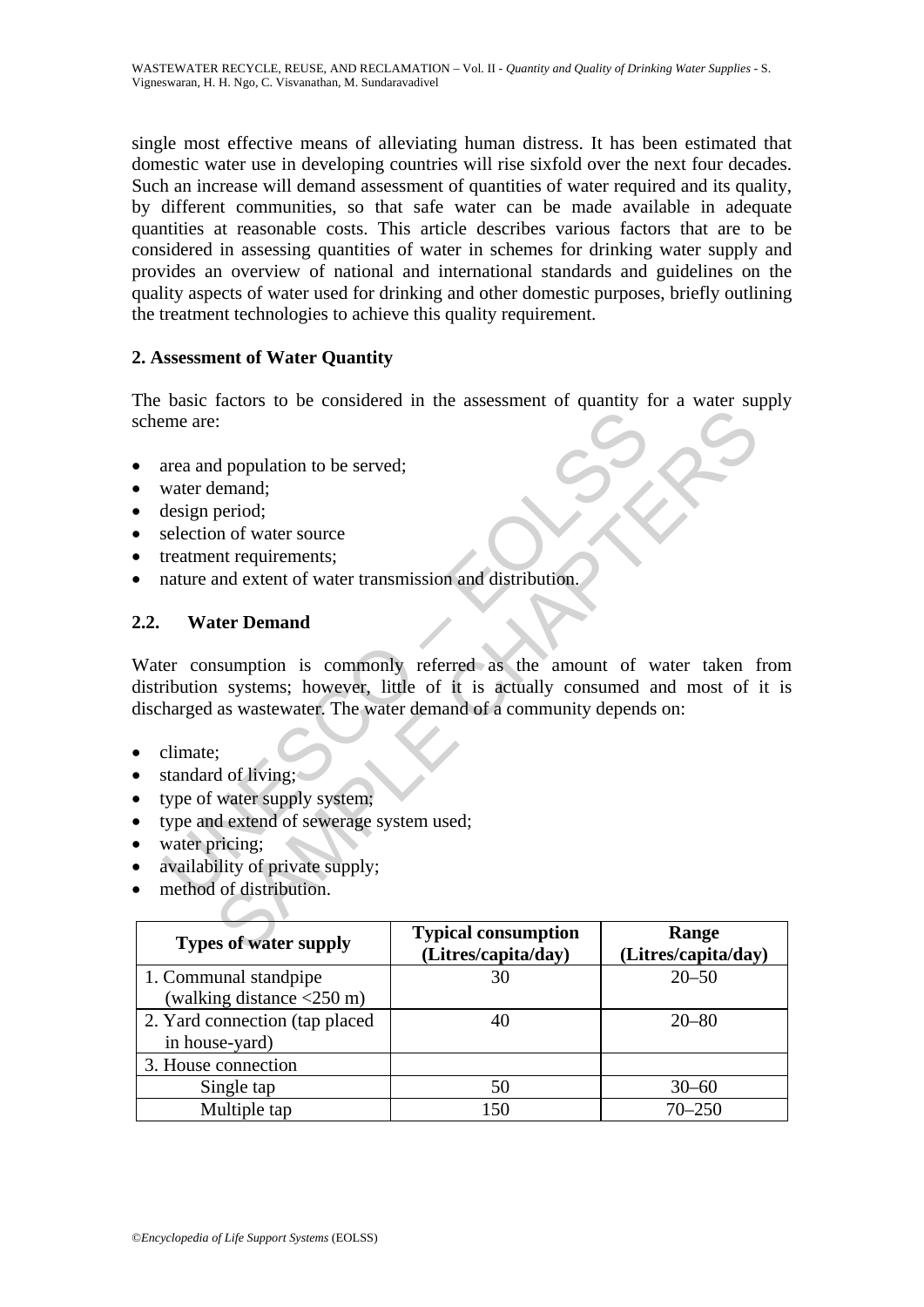Source: IRC (1981), Small community water supplies, International Reference Center for Community Water Supply and Sanitation, The Hague, Netherlands

Table 1. Domestic water supply type and consumption rates.

Depending on the climate and workload, the human body needs about 3 to 10 L of water per day for normal functioning (IRC 1981). While a minimum of 70 to 100 L per capita per day may be considered adequate for the domestic needs of urban communities, the non-domestic needs of urban communities would significantly push this figure up. The non-domestic needs basically depend on standard of living of the community.

Table 1 presents domestic water usage in developing countries for different types of water supply systems indicating the variation in quantity consumed by type of supply. Table 2 presents the design water consumption rates used by various agencies of a developed country (Australia) for comparison.

| <b>Agency</b>                                               | <b>Average daily demand</b><br>(Litres/capita/day) |  |
|-------------------------------------------------------------|----------------------------------------------------|--|
| Department of Public Works (PWD)                            |                                                    |  |
| <b>Coastal and Table lands</b>                              | 275                                                |  |
| Western                                                     | 340                                                |  |
| Water Board                                                 |                                                    |  |
| Total system                                                | 550                                                |  |
| Sydney                                                      | 517                                                |  |
| <b>South Coast</b>                                          | 1000                                               |  |
| National Capital Development Corporation                    | 1700                                               |  |
| (NCDC) average                                              |                                                    |  |
| Table 2. Design consumption rates in Australia.<br>Category | <b>Typical water use</b>                           |  |
| Schools                                                     |                                                    |  |
| Day schools                                                 | 15-30 L/day per pupil                              |  |
|                                                             |                                                    |  |
| <b>Boarding schools</b>                                     | 90–140 L/day per pupil                             |  |
| Hospitals (with laundry facilities)                         | 220–300 L/day per bed                              |  |
| Hostels                                                     | 80-120 L/day per resident                          |  |
| <b>Restaurants</b>                                          | 65–90 L/day per seat                               |  |

Table 2. Design consumption rates in Australia.

| <b>Category</b>                     | <b>Typical water use</b>  |
|-------------------------------------|---------------------------|
| Schools                             |                           |
| Day schools                         | 15–30 L/day per pupil     |
| <b>Boarding schools</b>             | 90-140 L/day per pupil    |
| Hospitals (with laundry facilities) | 220-300 L/day per bed     |
| Hostels                             | 80-120 L/day per resident |
| <b>Restaurants</b>                  | 65–90 L/day per seat      |
| Cinema Houses, Concert Halls        | $10-15$ L/day per seat    |
| <b>Offices</b>                      | 25–40 L/day per seat      |
| <b>Railway and Bus Stations</b>     | 15–20 L/day per user      |
| Livestock                           |                           |
| Cattle                              | 25–35 L/day per animal    |
| Horses and mules                    | 20–25 L/day per animal    |
| Sheep                               | 15-25 L/day per animal    |
| Pigs                                | 10–15 L/day per animal    |
| Poultry-Chicken                     | $15-25$ L/day per bird    |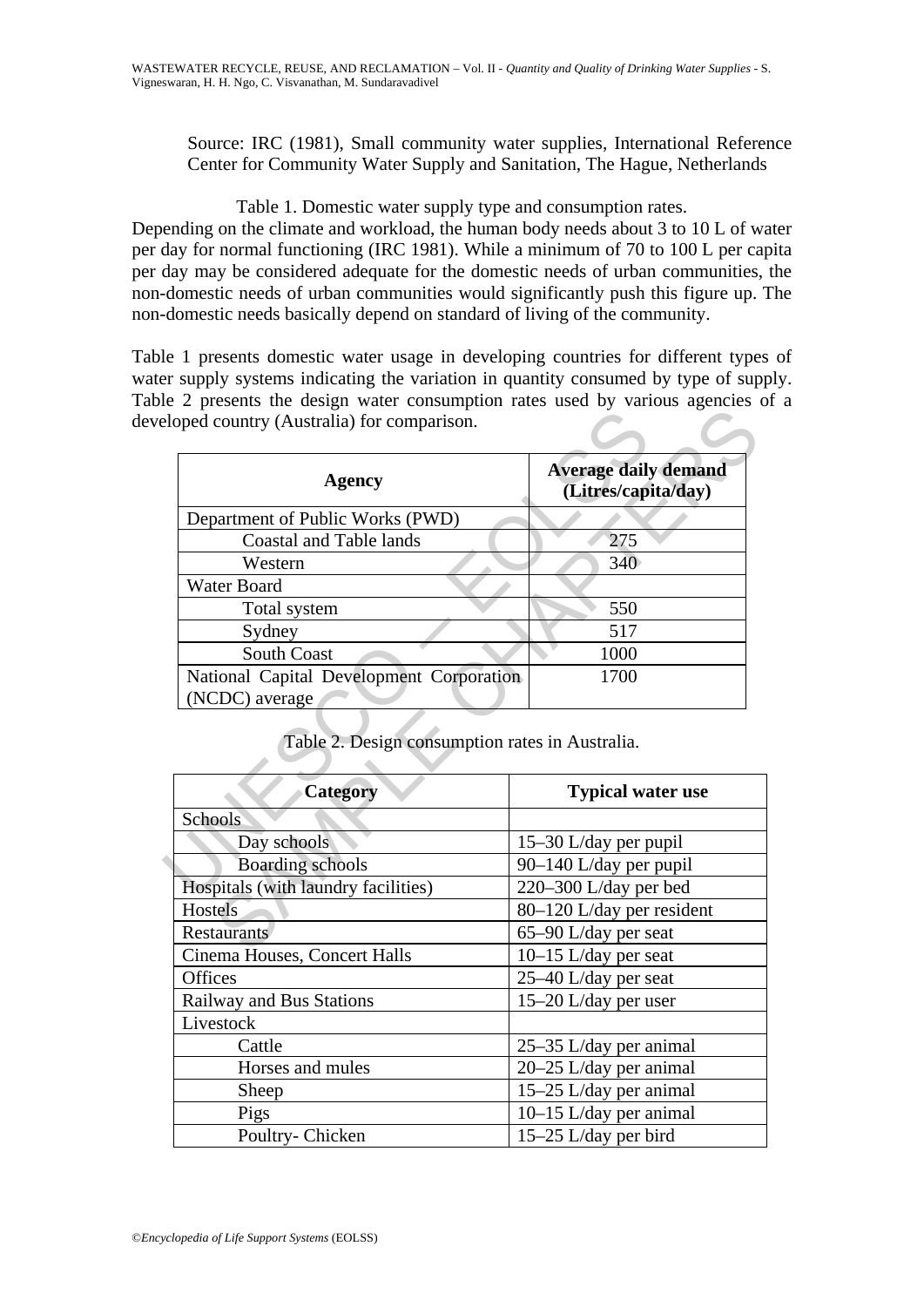Source: IRC (1981), *Small Community Water Supplies*, International Reference Center for Community Water Supply and Sanitation, The Hague, Netherlands

Table 3. Non-domestic water requirements in developing countries.

In assessing per capita demand, one needs to know domestic and small industry needs, institutional and major industry needs, municipal and fire-fighting needs, requirements for live stock, and percentage of wastes among all users. Typical values of various water requirements in developing countries are presented in Table 3. In assessing these needs, attention should be paid to the local needs, habits of the people, and their living standards, and industrial and commercial importance of the area. In the absence of specific data, a preliminary estimation of  $1.5 \text{ Ls}^{-1}$  (or more) per 1000 people can be assumed for small community water supply schemes.

An allowance of about 20% for water losses and wastes is also normally included. To allow for future population growth and higher use of water per capita (or per household), a community water supply system must also have sufficient surplus capacity.

In any water supply project, the design period is fixed to compute the design population and thus the design demand. Generally, different components in the system are designed for different periods, as given in Table 4.

| acity. | allowance of about 20% for water losses and wastes is also normally included<br>w for future population growth and higher use of water per capita (or<br>sehold), a community water supply system must also have sufficient sur<br>ny water supply project, the design period is fixed to compute the design popula<br>thus the design demand. Generally, different components in the system are desig |                           |  |
|--------|--------------------------------------------------------------------------------------------------------------------------------------------------------------------------------------------------------------------------------------------------------------------------------------------------------------------------------------------------------------------------------------------------------|---------------------------|--|
|        | different periods, as given in Table 4.                                                                                                                                                                                                                                                                                                                                                                |                           |  |
|        | <b>Component of water supply</b>                                                                                                                                                                                                                                                                                                                                                                       | Design period in<br>years |  |
|        | Storage by dams<br>1.                                                                                                                                                                                                                                                                                                                                                                                  | 50                        |  |
|        | 2.<br><b>Infiltration</b> works                                                                                                                                                                                                                                                                                                                                                                        | 30                        |  |
|        | 3.<br>Pump sets                                                                                                                                                                                                                                                                                                                                                                                        |                           |  |
|        | all prime movers except electric<br>motors                                                                                                                                                                                                                                                                                                                                                             | 30                        |  |
|        | electric motors and pumps                                                                                                                                                                                                                                                                                                                                                                              | 15                        |  |
|        | Small community water treatment<br>$\mathbf{4}$ .<br>units                                                                                                                                                                                                                                                                                                                                             | 15                        |  |
|        | Pipe connection to the several<br>5.<br>treatment units and other small<br>appurtenances                                                                                                                                                                                                                                                                                                               | 30                        |  |
|        | Raw water and clear water<br>6.<br>conveying mains                                                                                                                                                                                                                                                                                                                                                     | 30                        |  |
|        | $7^-$<br>Clear water reservoirs at the head<br>works, balancing tanks, and<br>service reservoirs (overhead or<br>ground level)                                                                                                                                                                                                                                                                         | 15                        |  |
|        | Distribution system<br>8.                                                                                                                                                                                                                                                                                                                                                                              | 30                        |  |

Source: *Manual on Water Supply and Treatment*, 3<sup>rd</sup> edition, 1991, Central Public Health and Environmental Engineering Organization, Ministry of Urban Development, Government of India

Table 4. Design periods of different components of water supply schemes.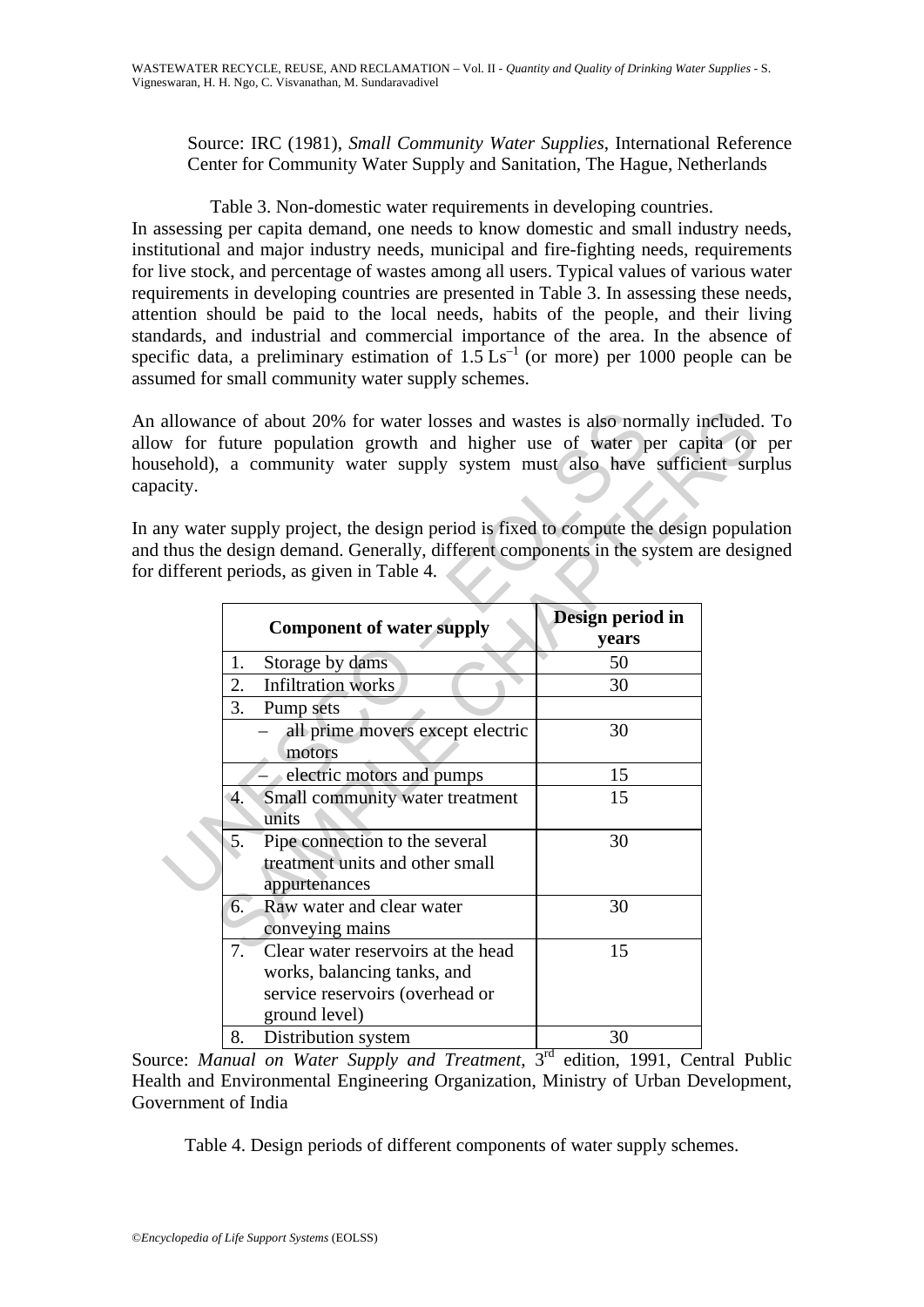# **3. Assessment of Water Quality**

Public, in general, judges the quality of water supplied based on its appearance, taste and odor at the point of its use. Although appearance, taste, odor etc., are useful indicators of the quality of drinking water, their presence may not necessarily make water unsafe to drink. In the same way, the absence of any unpleasant qualities does not guarantee water to be safe for consumption. True that drinking water should be aesthetically pleasing, ideally looking clear, colorless and well aerated with no unpalatable taste and odor. However, suitability in terms of public health is determined by microbiological, physical, chemical and radiological characteristics. Of these, the most important is microbiological quality. Also a number of chemical contaminants (both organic and inorganic) are found in water. These cause health problems in the long run and, therefore, detailed analyses are warranted. The drinking water, thus, should be:

- Free from pathogenic (disease causing) organisms.
- Clear (with low turbidity and little color).
- Not saline (salty in taste).
- Free from offensive taste or smell.
- Free from compounds that may have adverse effects on health or harmful in long term.
- Free from chemicals that may cause corrosion of water supply system or stain clothes washed using it.

Internal of the consumers and designing water supply schemes.<br>
Dear (with low turbidity and little color).<br>
Not saline (salty in taste).<br>
Free from offensive taste or smell.<br>
Free from compounds that may have adverse effec For parameterial and internal of the summation of the system.<br>
The system of the system of the system of the system of the system of the system of the system of the system of the system of the system of the system of waked Although in small community water supplies (especially in developing countries), the water quality problems are mainly due to bacteriological contamination, a significant number of very serious problems may occur as a result of chemical contamination of water resources. To ensure safe drinking water, detailed quality standards for physical, chemical, microbiological and radiological characteristics of water have been proposed by different countries and international organizations. These guidelines provide the following information for water authorities, health officials, and consumers:

- Day-to-day operational value to ensure that the supplied water does not carry any significant risk to the consumer.
- A basis for planning and designing water supply schemes.
- Assessment of long-term trends of the performance of the system.
- -
- -
- -

TO ACCESS ALL THE **13 PAGES** OF THIS CHAPTER, Visit[: http://www.eolss.net/Eolss-sampleAllChapter.aspx](https://www.eolss.net/ebooklib/sc_cart.aspx?File=E2-14-03-01)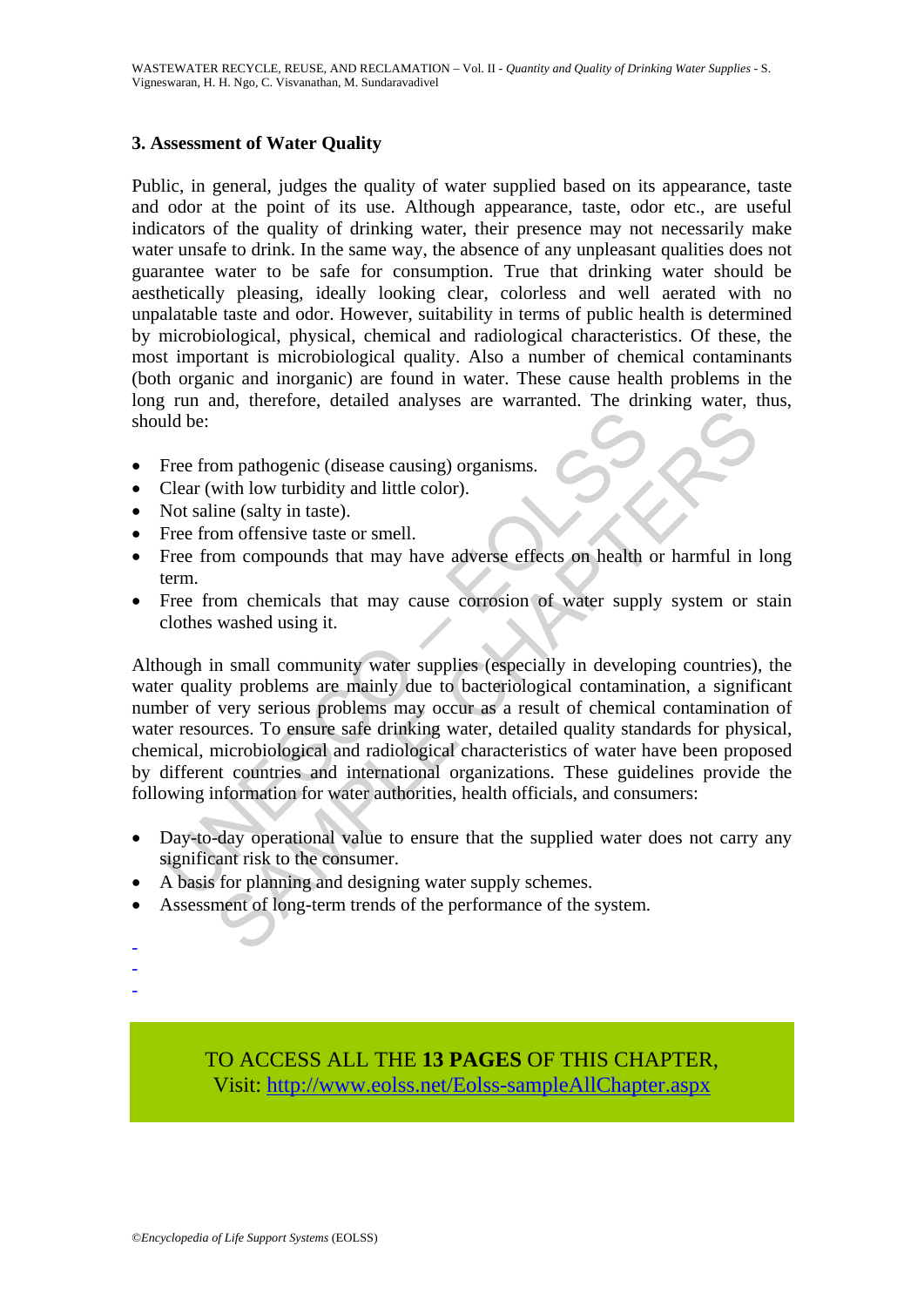#### **Bibliography**

ADMAL (1990). A guide to environmental assessment in Indonesia. Government regulations of the Republic of Indonesia, No.20. Government of Indonesia, Jakarta, Indonesia. [Details of drinking water quality standards in Indonesia are presented in this work.]

AQUA (1992). Drinking water directive 80/778/EC, Bureau's views on proposals for modifications. *AQUA* **41**(2), 101–108. London: IWA Publishing. [This article provides a details review of EC water directives.]

Decker K. C. and Long B. W. (1992). Canada's cooperative approach to drinking water regulation, *J. AWWA* **84**(4), 120. USA: AWWA publications. [This article covers the various issues related to Canadian drinking water regulations.]

*Design Manual for Water Supply and Treatment* (1991). Third Edition, Central Public Health and Environmental Engineering Organization, Ministry of Urban Development, Government of India, New Delhi. 706 pp. [This document provides detailed engineering design criteria for water supply projects in India.]

IDRC (International Development Research Center) (1981). *Rural Water Supply in China.* IDRC, Ottawa, Canada. [This book summarizes the rural water supply system in China in detail.]

IRC (International Reference Center) (1981). Small community water supplies. *Technical paper Series 18,* 413 pp. IRC, Rijswijk, The Netherlands. [This work is a comprehensive handbook on simple and lowcost technologies for water supply to small communities in developing countries.]

*Japanese Standards for Drinking Water Quality* (1993). Office of the Director General of Water Supply and Environmental Sanitation Department, Tokyo, Japan. [This book gives all different water quality parameters and their standards in Japan.]

Jolliffe I. (1991). Lecture notes on water supply systems, prepared for the subject on water supply and sewerage systems. University of Technology Sydney, Australia. [This notes gives a complete information on water quantity used for different purposes in towns in Australia.]

Pontius F. W. (1992). A current look at the federal drinking water regulations. *J. AWWA* **82**(3), 36. USA: AWWA publications. [Reviews the US federation drinking water regulations.]

WHO (1984, 1993). *Guidelines for Drinking Water Quality,* Vol. 1 and 2, 212 pp. Geneva, Switzerland.

#### **Biographical Sketches**

1. Yoo pp. [Tims doedman provides detained vagancering design eincrat for wear.<br>
1.] C (International Development Research Center) (1981). *Rural Water Supply in*<br>
1.] C (International Reference Center) (1981). Small commu p. Trins document provides detailed engineering design circlera for water supply project<br>ational Development Research Center) (1981). Rural Water Supply in China IDRC, Ou<br>book summarizes the rural water supply system in C **S. Vigneswaran** is currently a Professor and a Head of Environmental Engineering Group in Faculty of Engineering, University of Technology, Sydney, Australia. He has been working on water and wastewater research since 1976. He has published over 175 technical papers and authored two books (both through CRC press, USA). He has established research links with the leading laboratories in France, Korea, Thailand and the USA. Also, he has been involved in number of consulting activities in this field in Australia, Indonesia, France, Korea and Thailand through various national and international agencies. Presently, Dr. Vigneswaran is coordinating the university key research strengths on "water and waste management in small communities", one of the six key research centers funded by the university on competitive basis. His research in solid liquid separation processes in water and wastewater treatment namely filtration, adsorption is recognized internationally and widely referred.

**C. Visvanathan** is an Associate Professor of the Environmental Engineering Program, School of Environment, Resources and Development, Asian Institute of Technology. He has a Ph.D. (Chemical/Environmental Engineering) from Institute National Polytechnique, Toulouse, France. His main areas of research interests include: Solid - liquid separation technologies for water and wastewater treatment, waste auditing and cleaner production and solid waste disposal and management. Dr. Visvanathan has published more than 50 international journal and conference papers. His professional experiences include: Project Engineer, Asia Division, International Training Center for Water Resources Management, Sophia Antipolis, France, and short term consultant to UNEP Industry and Environment Office, Paris, France.